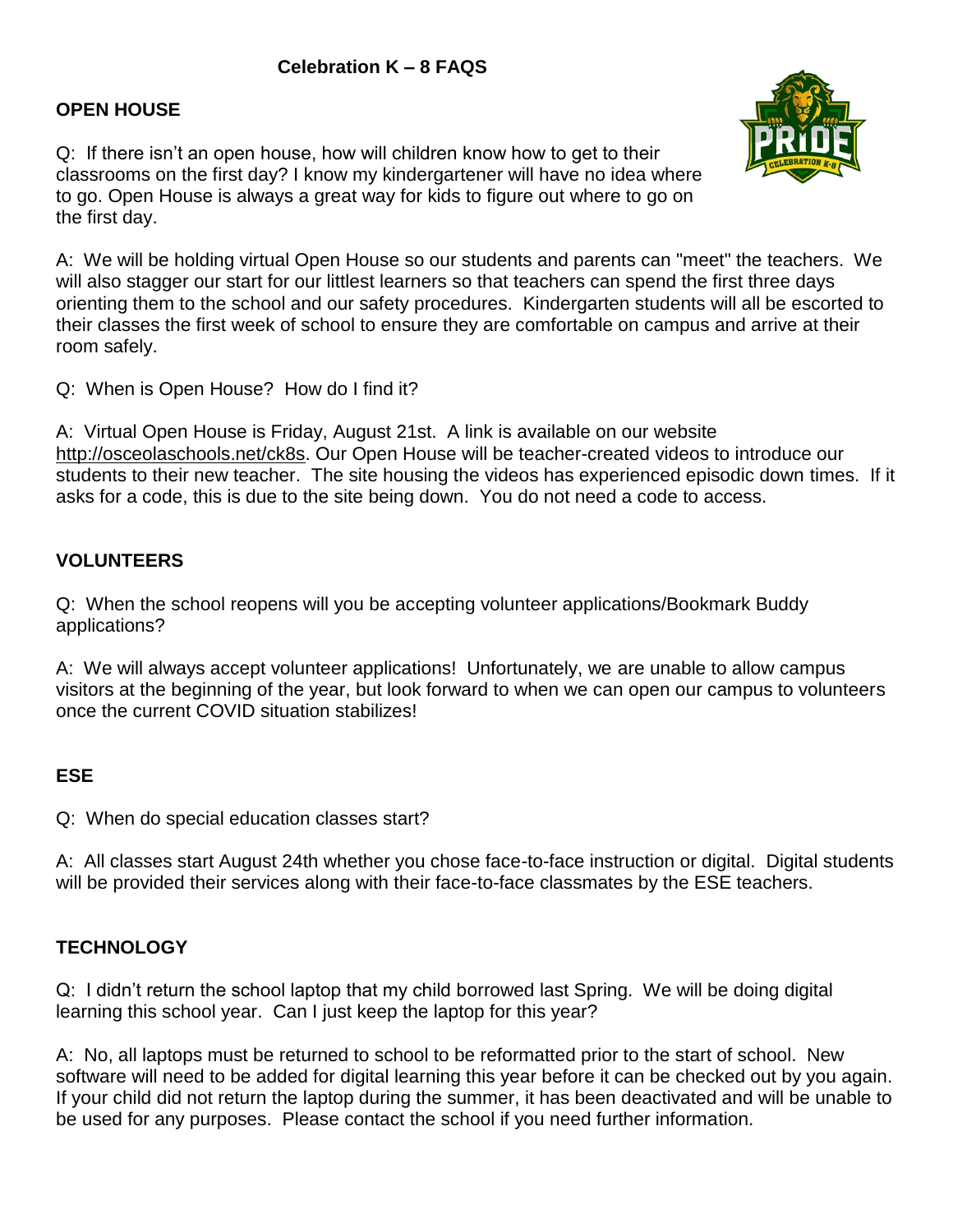Q: Is there a separate school supply list for digital learning?

A: No, our supply remains the same. If your child is a digital learner, assignments will be turned in digitally. You may simply purchase what is needed for home use. When your child returns to face-toface learning you can then purchase any needed supplies.

Q: My child is unable to log on because she forgot her password. What do I do?

A: Call the office and someone will be able to reset the password for you.

Q: My child's password is reset and now we can't get into TEAMs or Classlink.

A: If you cannot connect after a password reset, you may need to bring your device to campus so it can reconnect with our server. Wifi access is available 24/7 in our parking lot or outside any of the buildings. Logon with your new password and you should be able to access all the district applications.

Q: What is Focus and how do I get access?

A: The Focus Parent Portal is a tool designed to enhance communication and involvement in your child's education. The Parent Portal allows parents to better monitor their child's progress in school by providing Internet access to grades, attendance, discipline, academic history, and standardized test results in a secure password-protected environment. You can get the directions to access Focus at [this website](https://www.osceolaschools.net/domain/4441?fbclid=IwAR0yVJTovl4YBxM2UZ3-EZTq7GCTTQ-jKJ4cAT-9NmaWzKFcL0KfV7powQE) or you can type in this URL [https://www.osceolaschools.net/Page/5848.](https://www.osceolaschools.net/Page/5848)

Q: My child is a digital learner. What are the expectations for learning?

A: Digital learning this Fall will be completely different than last Spring. Students will be expected to attend LIVE classes through our TEAMS platform. The teacher will be teaching lessons, providing support and a working with small groups just like he or she would in a face-to-face classroom. Students are expected to follow regular classroom guidelines for instruction. This means they must be in uniform, be actively participating in class, and be set up in an appropriate learning environment. All students are expected to be on camera throughout the learning day. Students are also expected to remove distractions from their work area including any food or drinks (other than water). All classroom rules for face-to-face students will be in effect for digital learners.

Q: My computer doesn't have a camera. Does my child need one for digital learning?

A: Yes, a camera is required for digital learning. Teachers need to monitor student engagement and understanding, and this is best accomplished through visual cues. All district issued laptops come with cameras. If you need additional assistance regarding cameras, please contact the school.

Q: Why did my child's schedule change? Why did my child not get the electives he or she scheduled? Can I change my child's schedule?

A: It is important to us that our students our excited about their classes and their teachers and we typically make every effort to ensure that your child gets the classes he or she has asked for. Unfortunately, having to accommodate both digital and face-to-face learners has significantly restricted our ability to make requested changes this school year. There are many parameters we must work within when creating a student schedule including state and district mandates for class size, availability of classes, and auxiliary service schedules. We appreciate your understanding.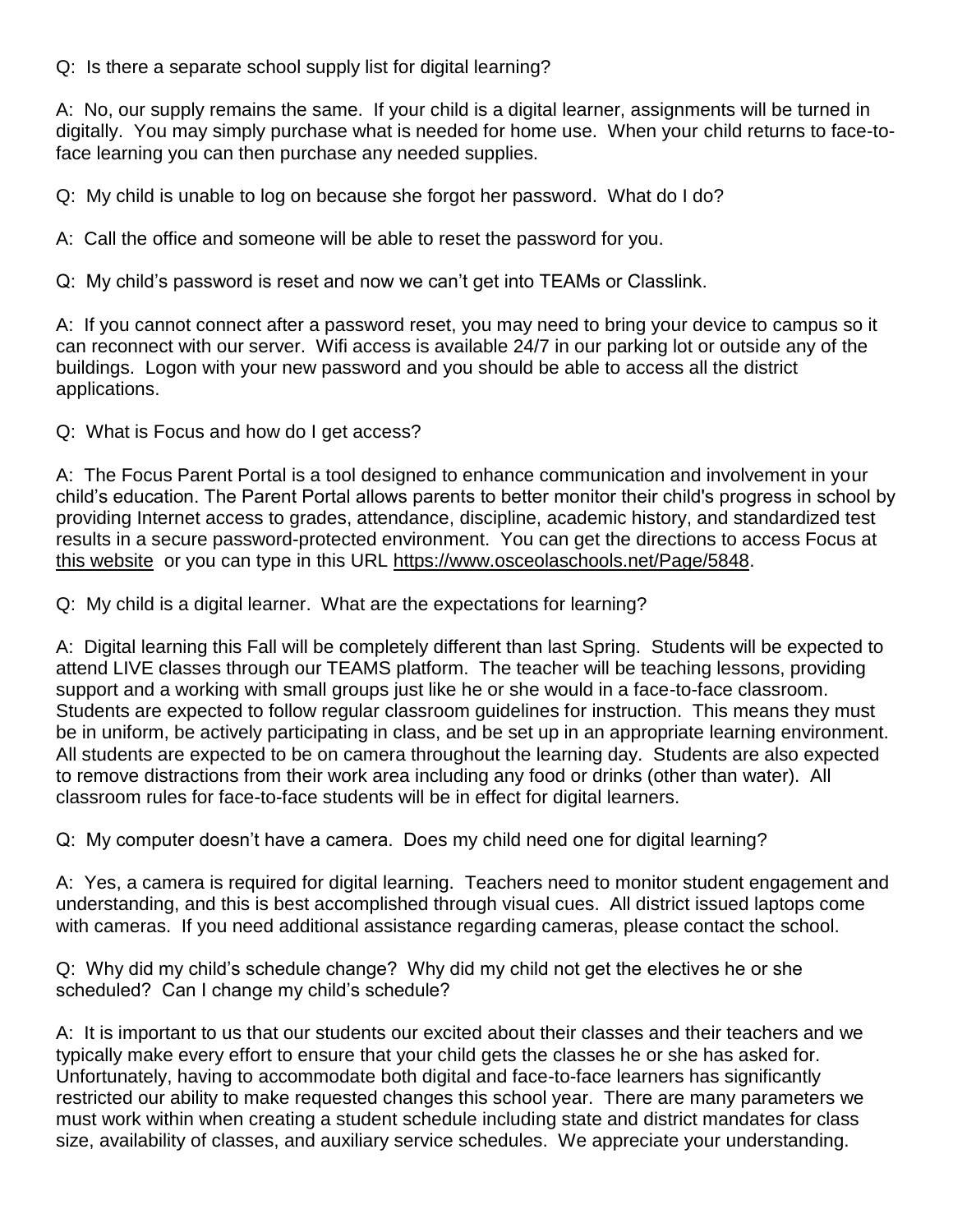#### **SAFETY**

Q: Are students allow to wear face shields instead of masks?

A: Yes. Students may wear face shields, masks, or a combination of both. Face shields must completely cover the student's lower face.

Q: What if my child loses or breaks his or her mask?

A: Students may always carry an extra mask in their backpack. We will also have extra masks available if a student needs a new one for any reason

Q: Can I send a lanyard to school for my child to hang his or her mask on during lunch and PE?

A: Keeping your child's mask clean is an important part of safety. You may send a plastic Ziploc bag with your child to store his or her mask in during lunch or PE. You may also provide a lanyard for your child to attach the mask to. If you choose to purchase a lanyard, please make sure it is a "breakaway" lanyard in order to prevent injury to your child should it get caught on anything.

Q: How do you keep students socially distant while moving around campus?

A: We have created a video for both students and parents detailing how students will move safely throughout the campus. You can watch the video by going to our website and clicking on the link "Welcome Back Safety Procedures" located on the Open House picture.

Q: Will my child get his or her temperature taken at school?

A: The district has provided each school with thermometers to check temperatures randomly during the week. AdventHealth at Celebration has graciously provided us with additional thermometers so each teacher can check the temperature of every student in their homeroom each morning. They can also check temperatures throughout the day if a student complains of not feeling well. Temperatures will be checked on the student's wrist and, if it registers above 99, the student will be sent to get their temperature checked orally by the school nurse.

#### **ARRIVAL AND DISMISSAL**

Q: Where do I pick up or drop off my child?

A: Detailed guidelines for arrival and dismissal are located on our website under the "parent" tab. Please check out our site for more details.

Q: My child doesn't know where to go on the first day. Can I walk him or her in?

A: Unfortunately, our campus will be closed to parents during COVID. We will, however, have plenty of staff and older middle school students available to help younger and new students get where they need to be. Our K – 2 students will meet on the covered area each morning where they will remain socially distant until being sent to class at 9:05 a.m. Students in grades 3 – 4 will meet in the Media Center and students in grades 5 – 8 will meet in the cafeteria. If it is possible for your child to arrive at 9:05 or slightly after, this would assist us in maintaining safe distancing during one of our busiest times of the day. Of course, if you must drop off earlier, we will welcome your child then. Our gates open at 8:50 a.m.